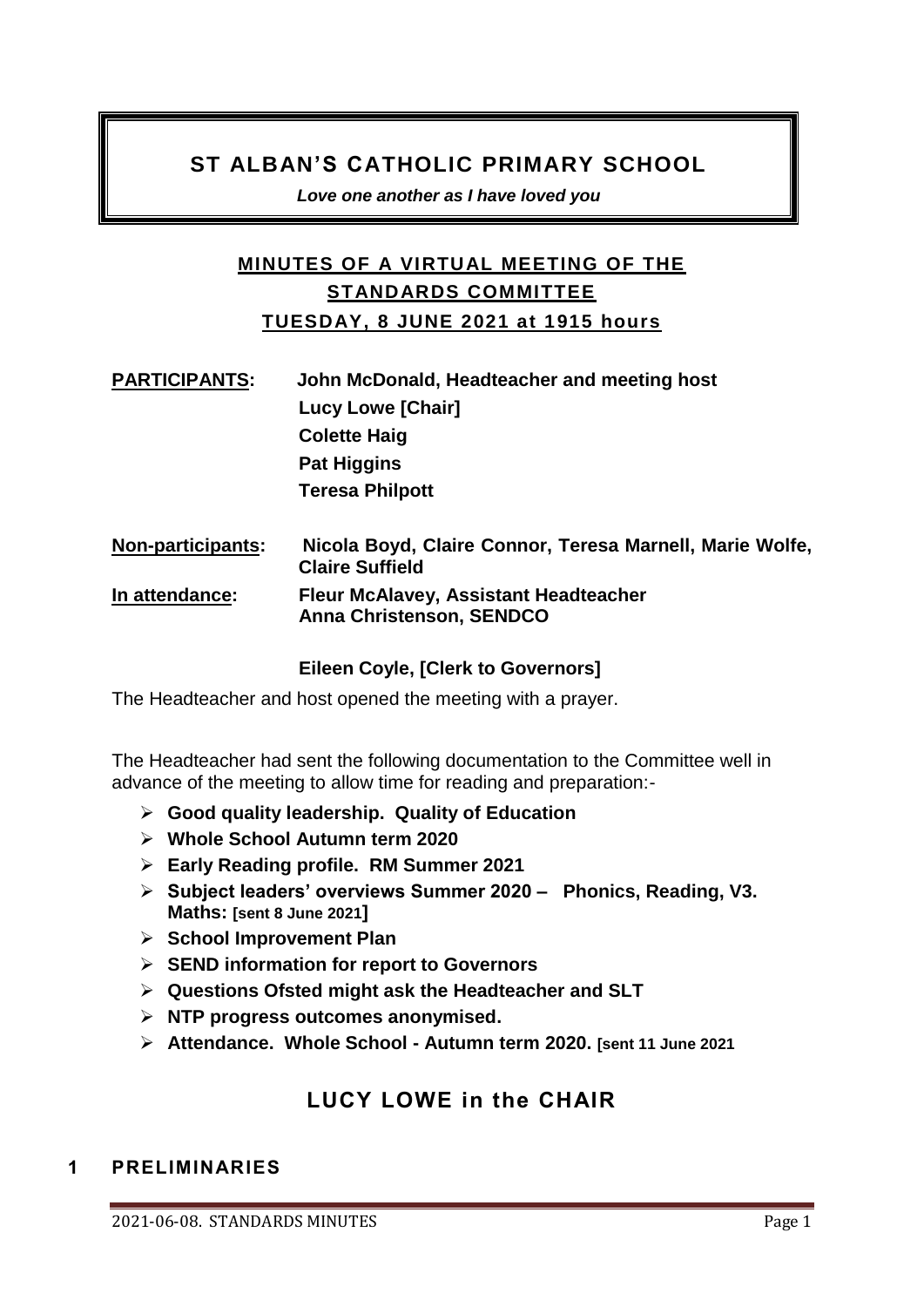**WELCOME. APOLOGIES FOR NON-PARTICIPATION:** The Chair welcomed and thanked the Governors for joining the virtual meeting of the Standards Committee.

Apologies were received from Nicola Boyd.

## **RESOLVED: To -**

- **i. approve the absence of Nicola Boyd for the valid reason given;**
- **ii. note the absences of Claire Connor, Teresa Marnell, Marie Wolfe, and Claire Suffield.**

The quorum requirement of three Governors had been met.

**DECLARATIONS OF INTERESTS:** The Governors confirmed individually that there were no changes to their Declarations of Interest completed and signed on 30 September 2020.

Having reviewed the agenda, the Governors confirmed that they had no personal, pecuniary, contractual or prejudicial interest in any item on the agenda for this evening's meeting.

**CONFIDENTIALITY:** The Committee agreed to adhere to the protocol and observe confidentiality in relation to all business discussed this evening.

#### **2 MINUTES OF MEETING ON 2 FEBRUARY 2021/MATTERS ARISING**

## **RESOLVED: To confirm that the minutes of the meeting of the Standards Committee on 2 February 2021, are a true account of the meeting, subject to the amendment of the name Claire Higgins to read Pat Higgins.**

There were no matters arising from the previous meeting**.** 

### **3 THE IMPACT OF COVID-19**

#### **3.1 CURRICULUM:**

- School is now using programme based on National Tuition programme.
- Three staff members have baselined the children and are evaluating the first group. [See anonymised NTP progress outcomes report]
- A full curriculum for every subject will be available by end of Summer term
- School Improvement Partner [SIP] worked today with HT and SLT.

#### **3.2 CATCH-UP SUPPORT**:

- Year 5 children moved by seven levels on accelerated reader
- Three children improved in the NFER Maths score and reading.
- Progress data for year groups, 1,2,3, with evidence of progress.
- Majority of pupils up to 100%, with some back on track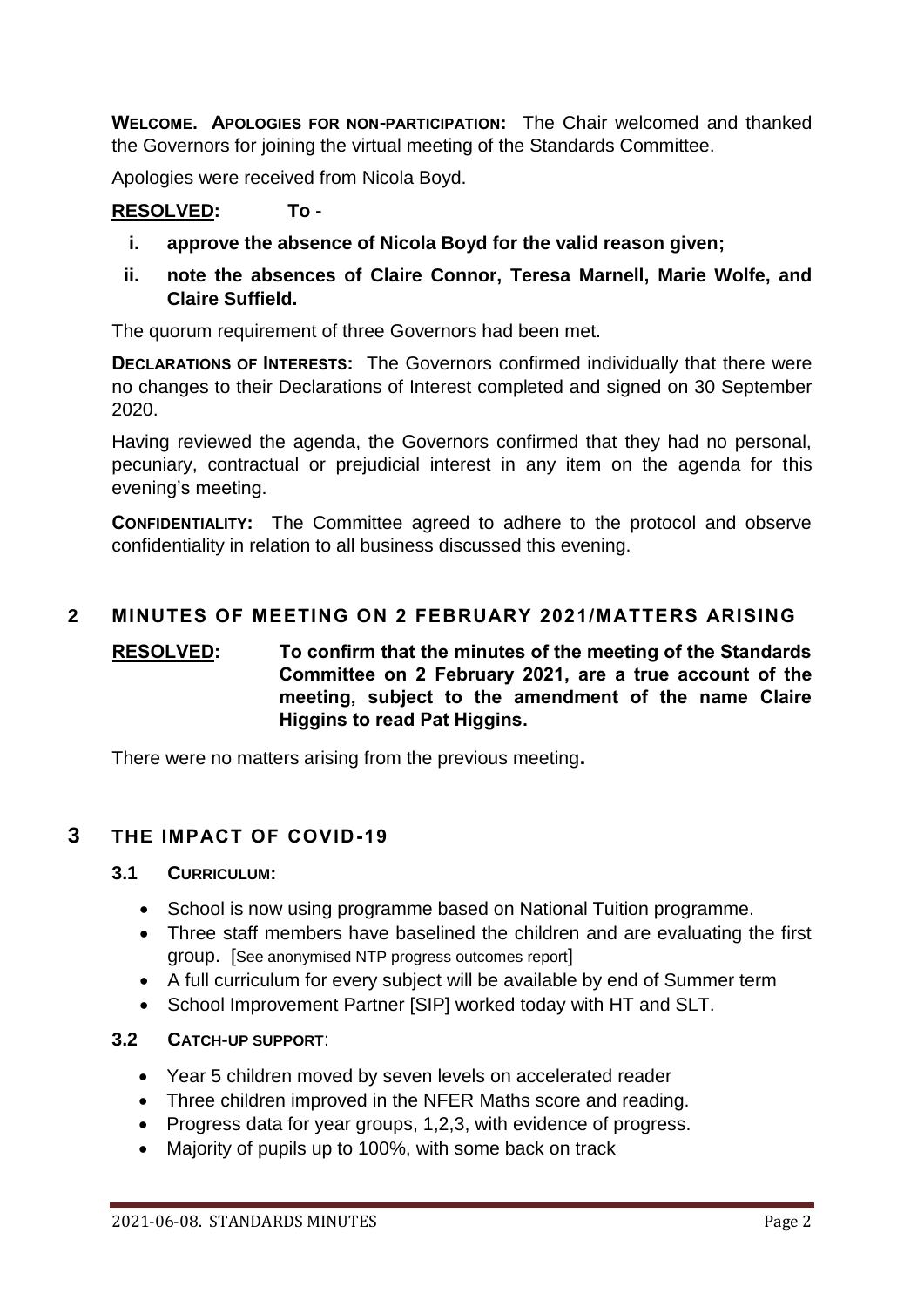- Evidence suggests that children cannot make progress unless they have the potential, suggesting that the school needs to explore hidden potential.
- On average, everything is positive.
- Improvement in the children is noted each time it is done.
- Work with cohort two begins this week
- Cohort selected through a form sent to the pupils but based mainly on teacher knowledge of the children, targeting those with potential to make the biggest gains, the children who have missed out because of the pandemic, and children on the SEN register etc.
- The staff used questions shown on screen and prioritised the pupil premium children.
- Resulted in twelve children being identified; some of whom have made good progress.
- Data sent to the tuition partner with an explanation of how children were selected and the process used.

## **3.3 MENTAL HEALTH & WELLBEING. PUPILS AND STAFF: STAFF PULSE:**

- The TAs are working with groups of children.
- Staff Pulse is about emotional wellbeing and covers a multitude of different areas.
- Four categories of staff involved the mid day assistants, office staff, TAs, teachers and the SLT.
- Each category received a different questionnaire to complete.
- The Headteacher replies to the responses and the staff can reply back.
- Overall, it is showing many positives, eg 9 out of 10, with valuable comments.

### **QUESTIONS FROM THE COMMITTEE:**

### **WHAT IS THE LONG TERM PLAN**?

- A stress risk assessment for staff would be sent within the next two weeks.
- Risk Assessment discussed with HR
- The fact that it is anonymous is useful.

### **IS THE PLAN STILL TO MOVE UP THE TEACHERS WITH THEIR CURRENT YEAR GROUPS**?

- This is something that has to be worked on some staff have been in the same classroom for sixteen years.
- The staff have been told that the Headteacher would support them in moving round, given the pace of change in things like the curriculum etc.

# **4 THE COMMITTEES THREE PRIORITIES. PROGRESS TO DATE.**

- **1. Children's Wellbeing:** Questionnaires will be sent out in the next few weeks.
- **2. The impact of Covid-19, ie catch-up/remote learning, especially for the younger children:** All the reports are showing the children who have the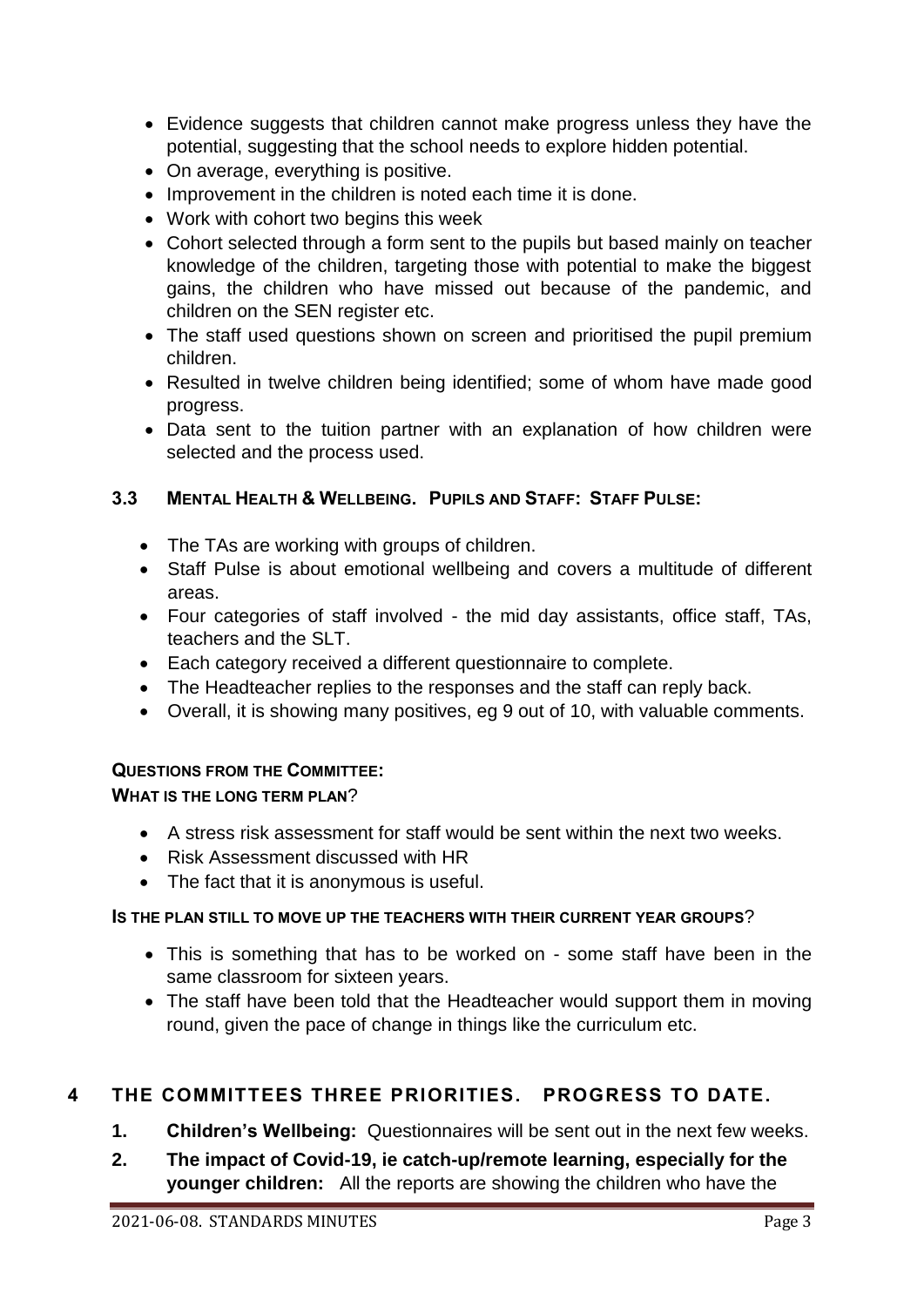most difficulty. The school would be happy to do something differently to what it has been doing.

In maths, the on-line tutor highlights errors etc.

The children are doing some interesting things, it's like having a maths tutor, a blended learning approach.

**3. Curriculum Leadership and developing the staff in their particular responsibilities:** Information has already been shared with the Committee, developing subject leaders, and done work on the expectation of the new framework.

## **5 ADMISSIONS**

**EXPECTED NUMBERS IN RECEPTION IN SEPTEMBER 2021**: Forty-two applications had been received for places in Reception in September 2021. One had withdrawn, but an additional one had been received. The number is similar to last year.

Many primary schools are affected by the falling birth rate. Overall the trend across Wirral's schools is that admissions are lower than normal.

Starting in Birkenhead, Wirral is undertaking a fact-finding exercise looking at school places and demographics for the next five/six years across all Wirral primary schools, which could have implications down the line, eg school closures and merges.

Amongst the initiatives this school is taking to promote pupil numbers includes expanding the opening times of the before after school clubs [wrap around care]. Positive responses had been received to the proposal, especially from working parents. A consultation has begun with the TAs, who would have the opportunity to benefit financially from the longer opening hours.

The Headteacher had spoken to several people, including the former Headteacher, who had advised that there had been redundancies in the past; but currently the budget is not a critical issue.

Looking ahead, to reduce staffing costs in the short term, the recruitment of a new deputy head had been deferred until the end of the Autumn term 2021, and filling the vacant post of office manager had been delayed. Pupil premium numbers have almost doubled in the last couple of years, some due to the impact of the pandemic on families, [eg job losses etc]

### **6 REPORTS**

### **PUPILS**

**NUMBER ON ROLL SUMMER 2021:** The number on roll at 385 has remained static, with just one pupil down on last year

**PROJECTED ADMISSIONS AUTUMN 2021: 41**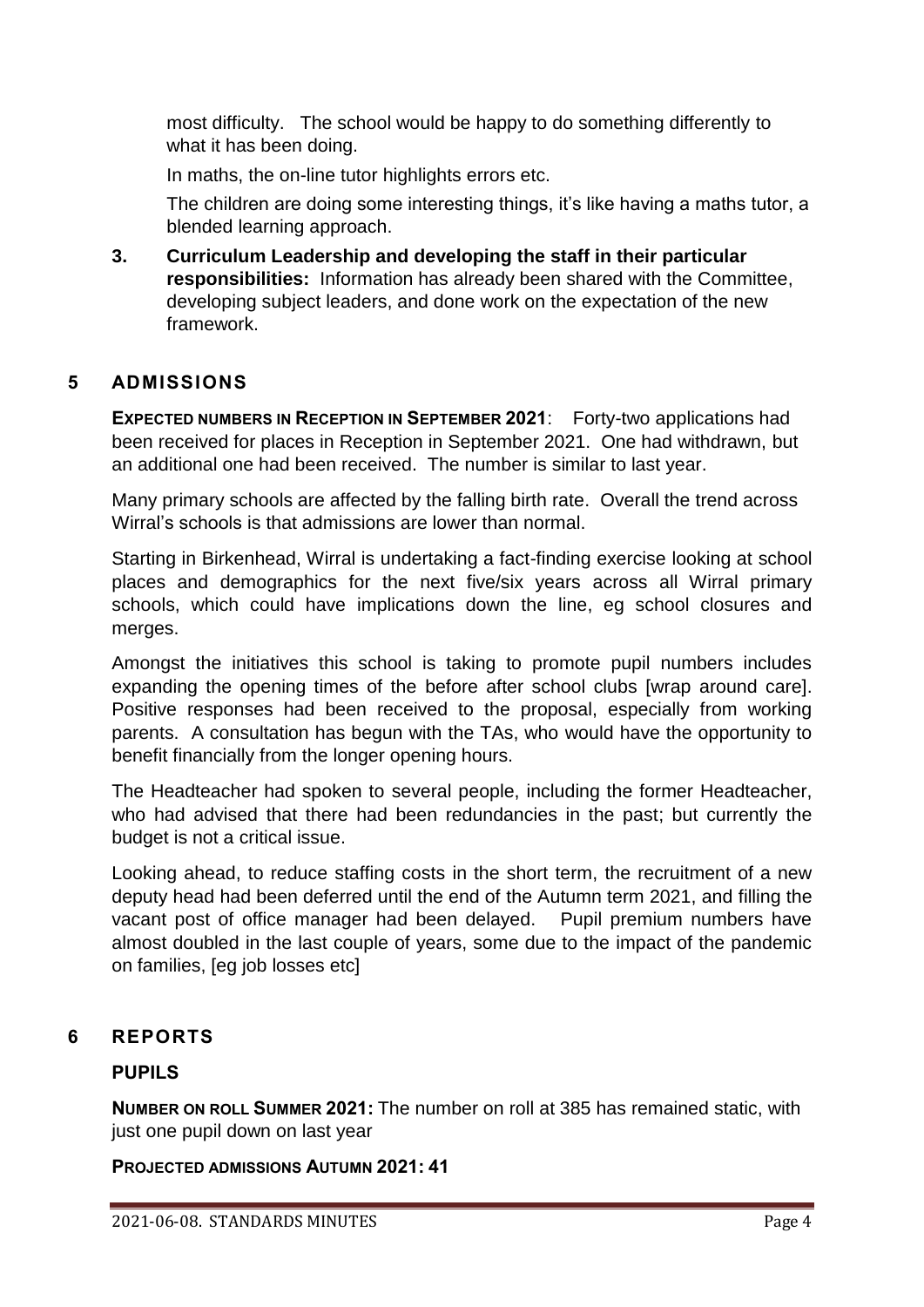#### **ATTENDANCE AUTUMN TERM 2021:**

|                                          | <b>ON ROLL PUPILS</b> | INC. OFF ROLL<br><b>PUPILS</b> |
|------------------------------------------|-----------------------|--------------------------------|
| <b>TOTAL SCHOOL ATTENDANCE</b>           | 96.04                 | 96.01                          |
| TOTAL SCHOOL ATTENDANCE, EXCL. UNDER 5'S | 95.79                 | 95.76                          |
| <b>UNAUTHORISED ABSENCES</b>             | 0.99                  | 1.02                           |
| <b>AUTHORISED ABSENCES</b>               | 2.97                  | 2.98                           |
| <b>TOTAL NUMBER PRESENT CODES</b>        | 49.016                | 49.139                         |
| TOTAL APPROVED UNAUTHORISED CODES        | 5.05                  | 5.21                           |
| <b>TOTAL APPROVED AUTHORISED CODES</b>   | 1518                  | 1523                           |

Absences which were up to 12% when the children returned on 8 March; are now just over 9%.

**BEHAVIOUR EXCLUSIONS:** There have been no exclusions.

A parent reported one bullying incident. Investigation found it found to be a friendship issue and has been resolved.

Some incidents described initially as racism turned out to be racist and homophobic language, for example, using the word 'gay' and the 'N' word. The staff are fully aware of the issues and are working with the children.

**SAFEGUARDING REFERRALS AND OUTCOMES:** Two safeguarding referrals had been received on one day. One may be placed on a child protection plan – further information is awaited. The second referral was by a family support worker working with the family.

#### **SCHOOL DEVELOPMENT PLAN: CURRICULUM TARGETS 2020/21:**

The Headteacher had previously shared the School Development Plan with the Governors.

The first sheet on a screen shot showed the aspects that were being monitored. The second sheet, which allowed quick access to information on the pupils etc, showed reporting on attendance, data, playground, administration, etc.

The Headteacher highlighted the administration of the recording system on all aspects of the children's involvement in school, a simple assessment mark book, on which he would report at the end of the summer work – it's like a one stop shop for each child.

The school was slowly working through the school development plan. The front page gave the priorities overall, rag rate and included the quality of education, behaviour and attitudes, personal development, leadership and management and early years' provision.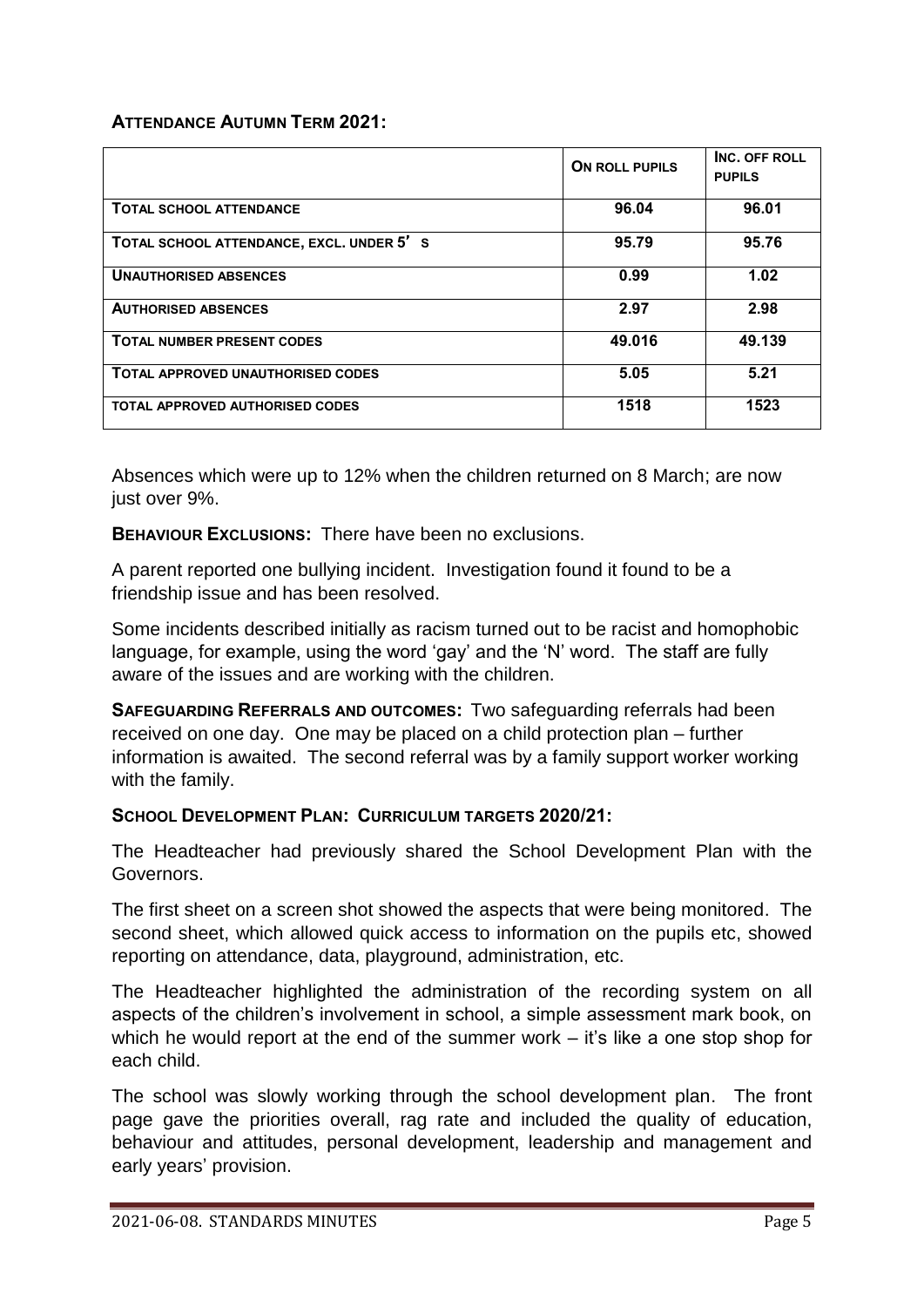**SENDCO**'**S ANNUAL REPORT:** The SENDCO's report had been posted on the Google drive.

The Chair commented that the school seems to have a range of support in place, including from the LA.

The SENDCO replied that the LA is '*pulled in many different directions'* at present. There is a need, when parents ask for support to make sure that they are signposted to the right support. She added that she is on the Wallasey Locality Board and is collaborating with other local schools.

The Head of Wirral's Schools' Psychological Service had visited the school recently to talk to the staff. The Educational Psychologists are there when needed, but the service is chronically under-staffed. The school is finding alternative solutions as problems arise, for example, a private speech therapist came in to talk about two children; the school might do more of that kind of thing.

### **The Committee thanked the SENDCO for the report.**

**DSL'S REPORT. SAFEGUARDING. PREVENT**. The SENDCO and her colleague would be taking refresher training in July. This would mean that the school has four up-to date level 3 safeguarding staff. The SENDCO had sourced some Prevent training for September.

**CHILDREN LOOKED AFTER AND PREVIOUSLY LOOKED AFTER**: Five Children Looked After continue to attend the school, one has a special guardianship, and one adopted.

**SAFEGUARDING TRAINING. STAFF AND GOVERNORS**: There was no discussion on this agenda item.

**CPD SUMMER TERM 2021**: The school had training from the SIP, and training on phonics from a company for the whole session, all based around the curriculum. The Reception teachers will be having first aid training. Two early years teachers and a TA have already been on training. .

### **7 POLICIES AND PROCEDURES**

**SUBJECT LEADERS' OVERVIEW READING. MATHS**: This is about how the school is supporting subject leaders and where the staff are at the moment.

Literacy, First 4 Maths support: The Literacy Company has done phonics training and moderation with writing. The need has been recognised of allowing the children to become more independent.

Work is ongoing on the Maths progression document, therefore all the staff have changed their planning on priorities for their year group. Transition work will be ongoing over the coming four weeks. Children's reports to parents will be going out in the next three to four weeks.

**PUPIL PREMIUM STATEMENT 2020/21**: The statement is on the website.